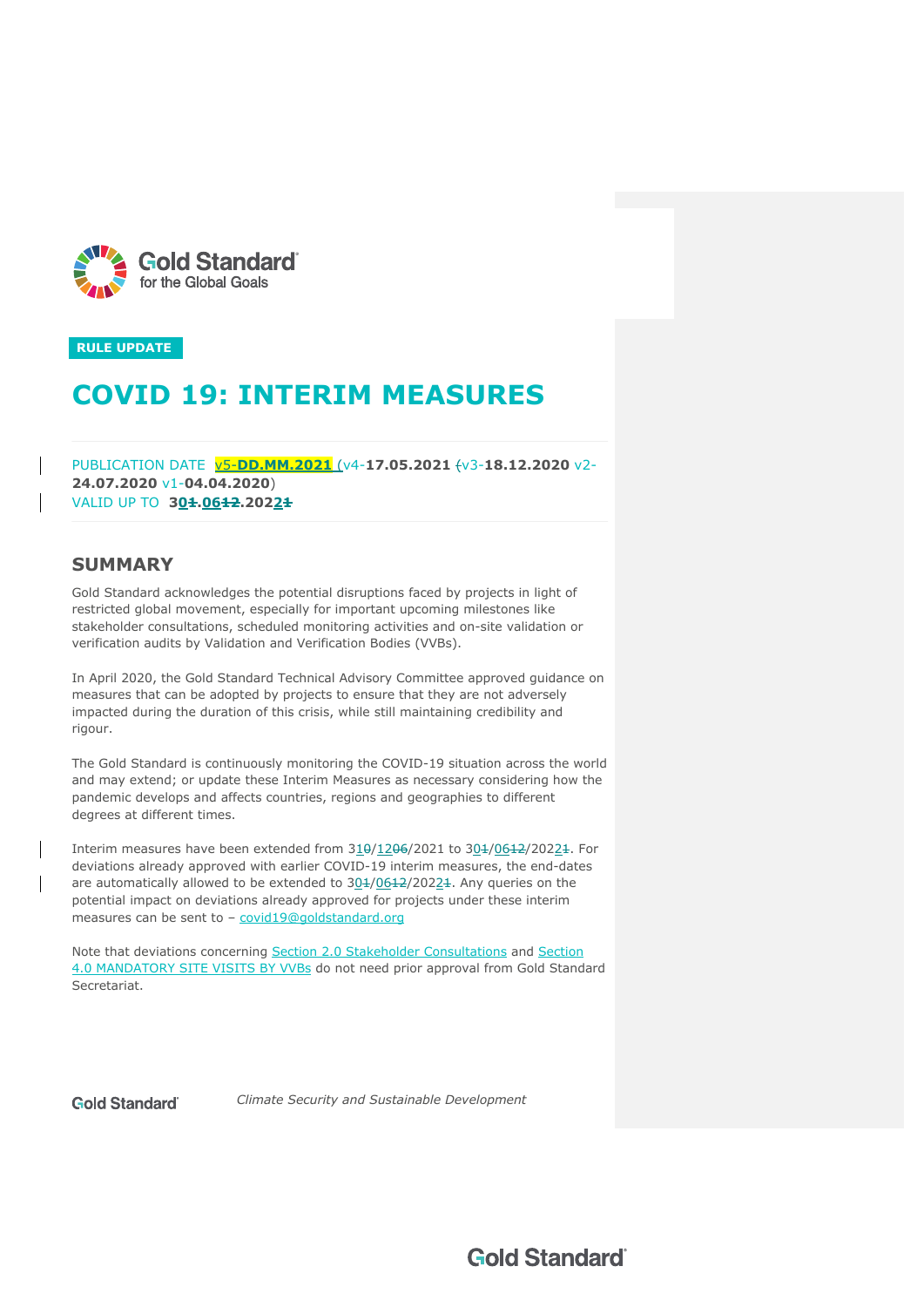# **TABLE OF CONTENTS**

| $2.2 \perp$                                                      |
|------------------------------------------------------------------|
| SUBMISSION OF STAKEHOLDER CONSULTATION REPORT  54<br>$2.3 \perp$ |
|                                                                  |
|                                                                  |
|                                                                  |
| $3.2 \perp$                                                      |
|                                                                  |
|                                                                  |
|                                                                  |
| $4.1 \perp$                                                      |
|                                                                  |
|                                                                  |
|                                                                  |
|                                                                  |
|                                                                  |
|                                                                  |
|                                                                  |
| Annex - 1 Recommended validation/verification techniques 1110    |
|                                                                  |

**Error! Hyperlink reference not valid.**Summary.**Error! Bookmark not defined.**1 **Error! Hyperlink reference not valid.**Table of Contents..... **Error! Bookmark not defined.**2

**Error! Hyperlink reference not valid.**1.0 RATIONALE AND TARGET AUDIENCE ....**Error! Bookmark not defined.**2

**Gold Standard**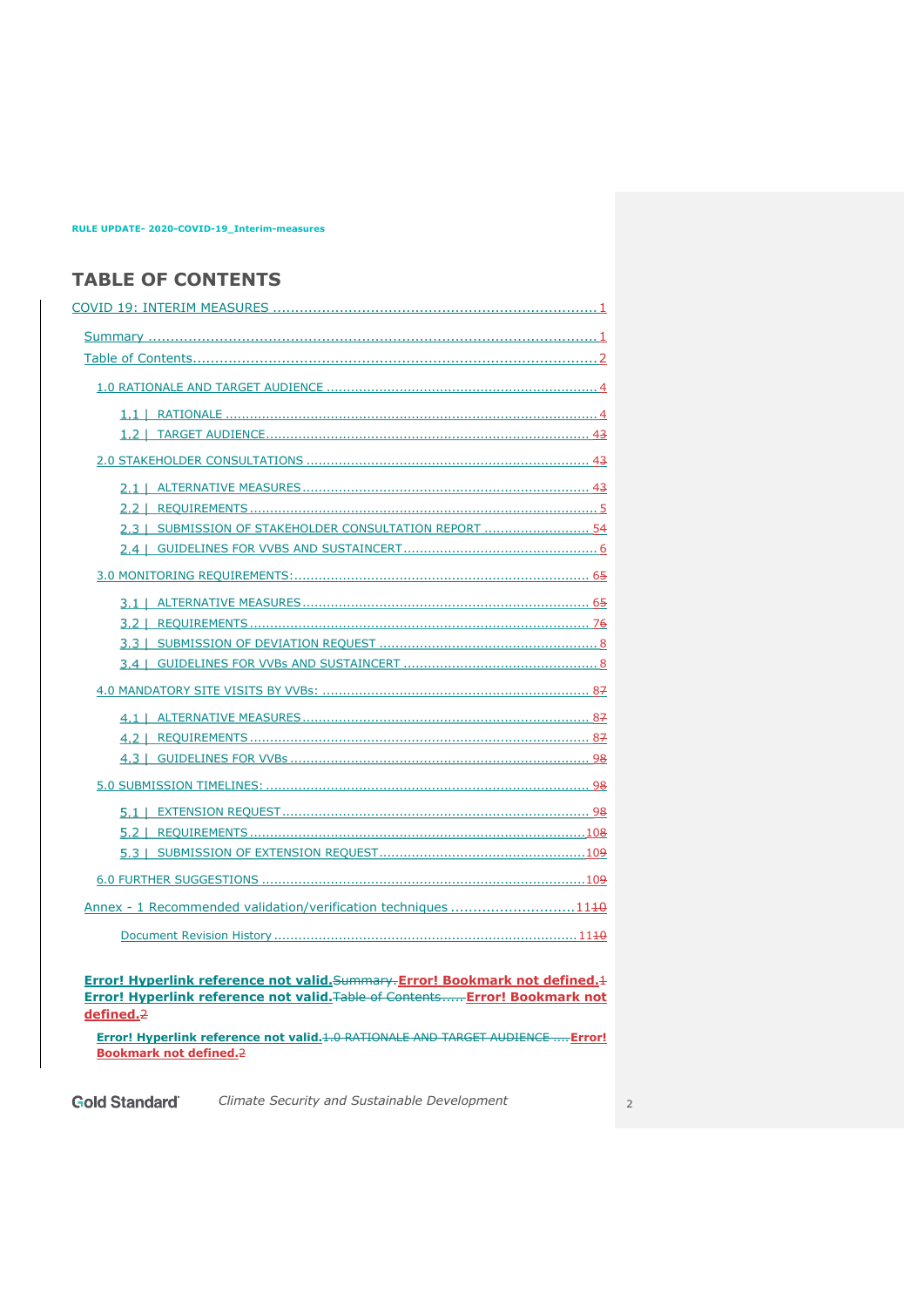| <b>Error! Bookmark not defined.</b>                                             |  |
|---------------------------------------------------------------------------------|--|
| Error! Hyperlink reference not valid.1.2   TARGET AUDIENCE                      |  |
| <b>-Error! Bookmark not defined.3</b>                                           |  |
| Error! Hyperlink reference not valid.2.0 STAKEHOLDER CONSULTATIONS  Error!      |  |
| <b>Bookmark not defined.3</b>                                                   |  |
|                                                                                 |  |
| <b>Error! Hyperlink reference not valid.</b> 2.1    ALTERNATIVE MEASURES        |  |
| -Error! Bookmark not defined.3                                                  |  |
|                                                                                 |  |
| <b>Error! Bookmark not defined.3</b>                                            |  |
| Error! Hyperlink reference not valid.2.3    SUBMISSION OF STAKEHOLDER           |  |
|                                                                                 |  |
| Error! Hyperlink reference not valid.2.4    GUIDELINES FOR WVBS AND             |  |
|                                                                                 |  |
| Error! Hyperlink reference not valid.3.0 MONITORING REQUIREMENTS: Error!        |  |
| <b>Bookmark not defined.4</b>                                                   |  |
|                                                                                 |  |
| -Error! Bookmark not defined.4                                                  |  |
|                                                                                 |  |
| -Error! Bookmark not defined.5                                                  |  |
| Error! Hyperlink reference not valid.3.3    SUBMISSION OF DEVIATION REQUEST     |  |
| -Error! Bookmark not defined.5                                                  |  |
| Error! Hyperlink reference not valid.3.4    GUIDELINES FOR WVBs AND             |  |
|                                                                                 |  |
| Error! Hyperlink reference not valid.4.0 MANDATORY SITE VISITS BY VVBs: Error!  |  |
| <b>Bookmark not defined.5</b>                                                   |  |
| Error! Hyperlink reference not valid.4.1    ALTERNATIVE MEASURES                |  |
| Error! Bookmark not defined.6                                                   |  |
|                                                                                 |  |
| Error! Bookmark not defined.6                                                   |  |
| <b>Error! Hyperlink reference not valid.4.3    GUIDELINES FOR VVBs</b>          |  |
| <b>-Error! Bookmark not defined.6</b>                                           |  |
| Error! Hyperlink reference not valid.5.0 SUBMISSION TIMELINES:  Error! Bookmark |  |
| not defined.7                                                                   |  |
|                                                                                 |  |
| Error! Hyperlink reference not valid.5.1    EXTENSION REQUEST                   |  |
| -Error! Bookmark not defined.7                                                  |  |
| Error! Hyperlink reference not valid.5.2   REQUIREMENTS                         |  |
| -Error! Bookmark not defined.7                                                  |  |
| Error! Hyperlink reference not valid.5.3  SUBMISSION OF EXTENSION REQUEST       |  |
| - <b>Error! Bookmark not defined.</b> 7                                         |  |
| Error! Hyperlink reference not valid.6.0 FURTHER SUGGESTIONS  Error! Bookmark   |  |
| not defined.7                                                                   |  |
| <b>Error! Hyperlink reference not valid.</b> Annex - 1 Recommended              |  |
| validation/verification techniques  Error! Bookmark not defined.8               |  |
|                                                                                 |  |

**Error! Hyperlink reference not valid.**Document Revision History **Error! Bookmark not defined.**8

**Gold Standard**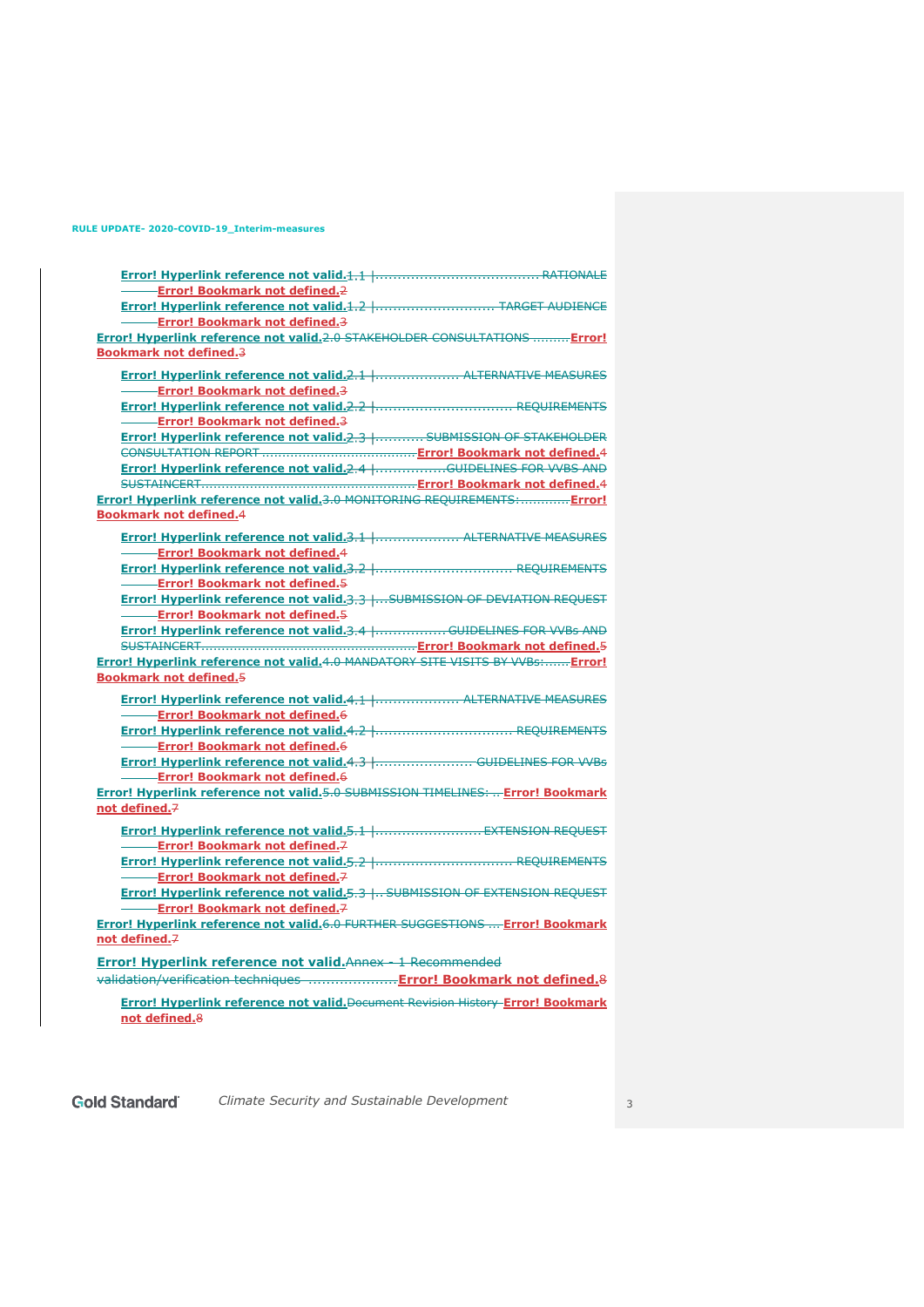# 1.0 RATIONALE AND TARGET AUDIENCE

### 1.1 | **RATIONALE**

1.1.1 | Due to COVID-19 outbreak and subsequent travel restrictions announced by many countries, Gold Standard recognises the associated challenges for projects, developers and Validation and Verification Bodies (VVBs). Gold Standard is committed to support projects, developers and VVBs in these circumstances. These Interim Measures aim to provide flexibility with different steps of the Gold Standard certification cycle without compromising the quality and rigour of the Standard.

### **TARGET AUDIENCE**

1.2.1 | The Gold Standard announces the following guidance for project developers, VVBs and SustainCERT on how project implementation & audit requirements may be managed in the interim period.

# 2.0 STAKEHOLDER CONSULTATIONS

The project developer may apply the following Interim Measures in cases where physical stakeholder consultation meetings cannot reasonably be conducted by projects due to COVID-19, and the projects are submitted for preliminary review and design/performance certification before the end date of the validity period of this guidance.

### **ALTERNATIVE MEASURES**

- 2.1.1 | The project developer may postpone physical stakeholder consultation meetings and the Stakeholder Feedback Round (SFR) for Gold Standard project/POA/VPAs until the COVID-19 situation eases. The project developer may carry out the physical meeting and SFR after the project achieves listing/design certification (please refer to sections 2.2 to 2.4 below for relevant requirements). However, PoA Design Consultations shall proceed as normal since these consultations do not necessarily require a physical meeting.
- $2.1.1 + 2.1.2$  If the project developer postpones the physical meeting and SFR, they shall carry out a remote physical stakeholder consultation meeting using appropriate means (like teleconferencing, video conferencing etc.). Moreover, the project developer shall also carry out a physical meeting and SFR as soon as the situation allows.

**Commented [KS1]:** As the latest requirements (currently under public consultation) will not be ready in time for the publication of this doc, does the revised footnote  $1$  below make sense?

**Commented [VT2R1]:** OK

#### **Gold Standard**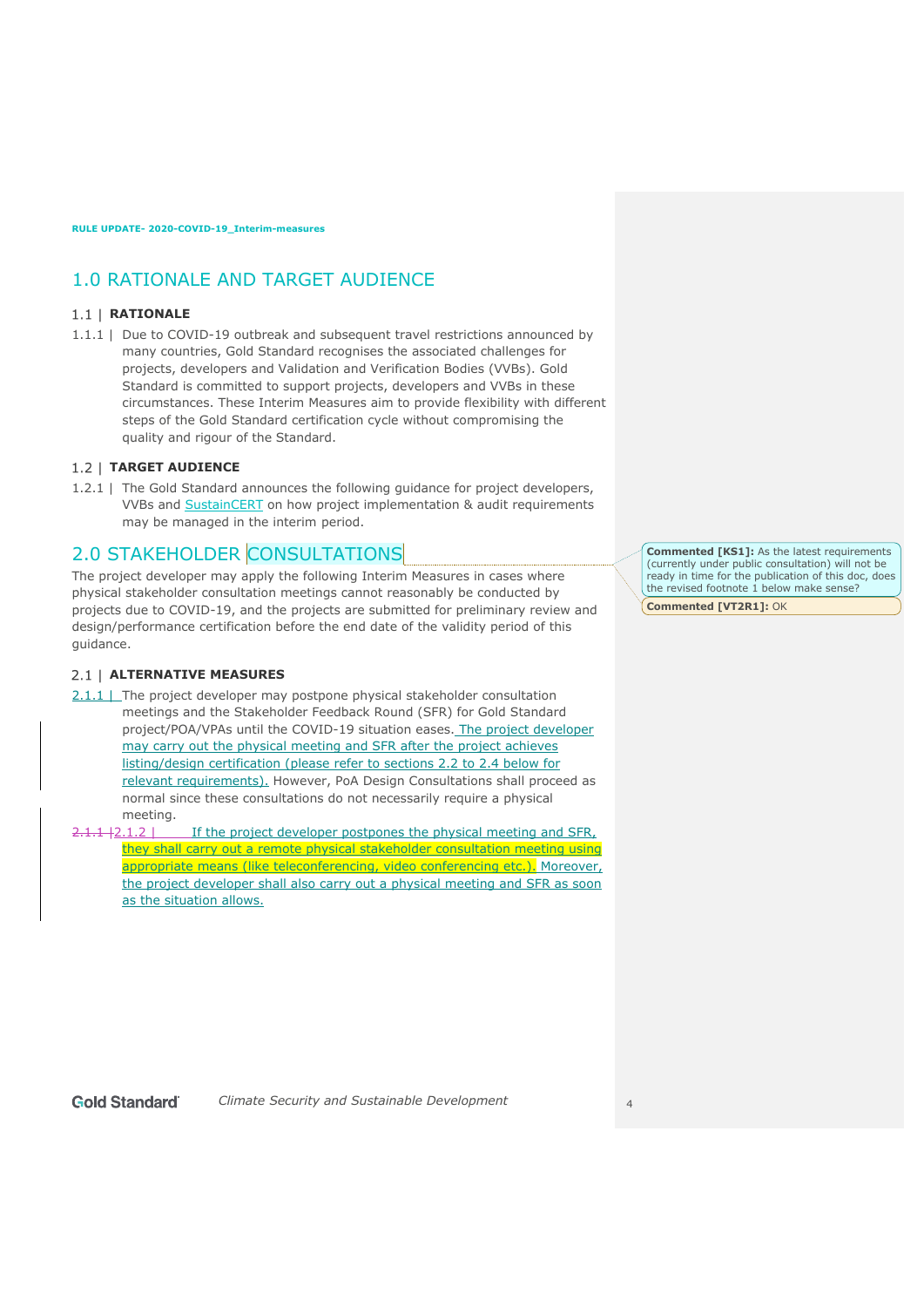#### 2.2 | **REQUIREMENTS**

- $2.2.1$  | If the project developer postpones the physical meeting, they shall carry out the physical stakeholder consultation meeting and SFR at a later stage<sup>1</sup>, as soon as the situation allows.
- 2.2.1 | 2.2.2 | The project developer shall, in light of the evolving global and local COVID-19 situation and its impacts, provide valid justification for not being able to carry out the physical meeting before submission for preliminary review/design certification in the relevant section of the PDD and/or MR (as applicable).
- 2.2.3 | The project developer shall, through valid remote/online means, invite stakeholder comments on various aspects of the project (like design, implementation/operation, potential/real impacts etc.) and address them accordingly (please refer to paragraph 2.2.5 below for further details). This period of inviting stakeholder feedback (in case of the inability of carrying out a physical meeting before design certification) shall be open for a period of one month<del>s.</del>
- $2.2.2 + 2.2.4$  The project developer shall set up a continuous input and grievance mechanism before starting the validation of the project (i.e., official submission of project design documents to the validating VVB), in line with the requirements prescribed in Section 7 of the GS Stakeholder Consultation and Engagement Requirements. The stakeholders, especially communities around the project site, should be informed about the grievance mechanism and available methods for sharing inputs and concerns.
- 2.2.3 | 2.2.5 | Relevant comments received on the project design, sustainable development assessment and safeguarding principles etc., during the delayed physical stakeholder consultation meeting, shall be accounted for and reflected in the project documentation. The project developer shall note that they may be required to retroactively modify the project design, safeguarding principles and SDG impact parameters (which may, for instance, involve retroactively reducing the amount of emissions reductions/impact statements issued in first verification as a result of the project design changes) based on all relevant feedback received from stakeholders during the delayed physical stakeholder consultation meeting and SFR.

#### **2.3 | SUBMISSION OF STAKEHOLDER CONSULTATION REPORT**

- 2.3.1 | The project developer may submit the project/CPA/VPA for preliminary review without conducting the physical meeting and SFR.
- 2.3.2 | If the project developer postpones the physical meeting, they shall submit the draft stakeholder consultation report with self-assessment of Sustainable

 $1$  The postponed physical stakeholder consultation and SFR shall be carried out in line with the latest Gold Standard Stakeholder Consultation and Engagement Requirements available here (Version 1.2 dated October 2019).

**Gold Standard** 

*Climate Security and Sustainable Development* 5

**Commented [VT3]:** Why three months? Would not it increase the timeline as PD has to do it twice. Or are we saying you do it remotely and no future consultation will be needed.

**Commented [KS4R3]:** revised to 1 month, as discussed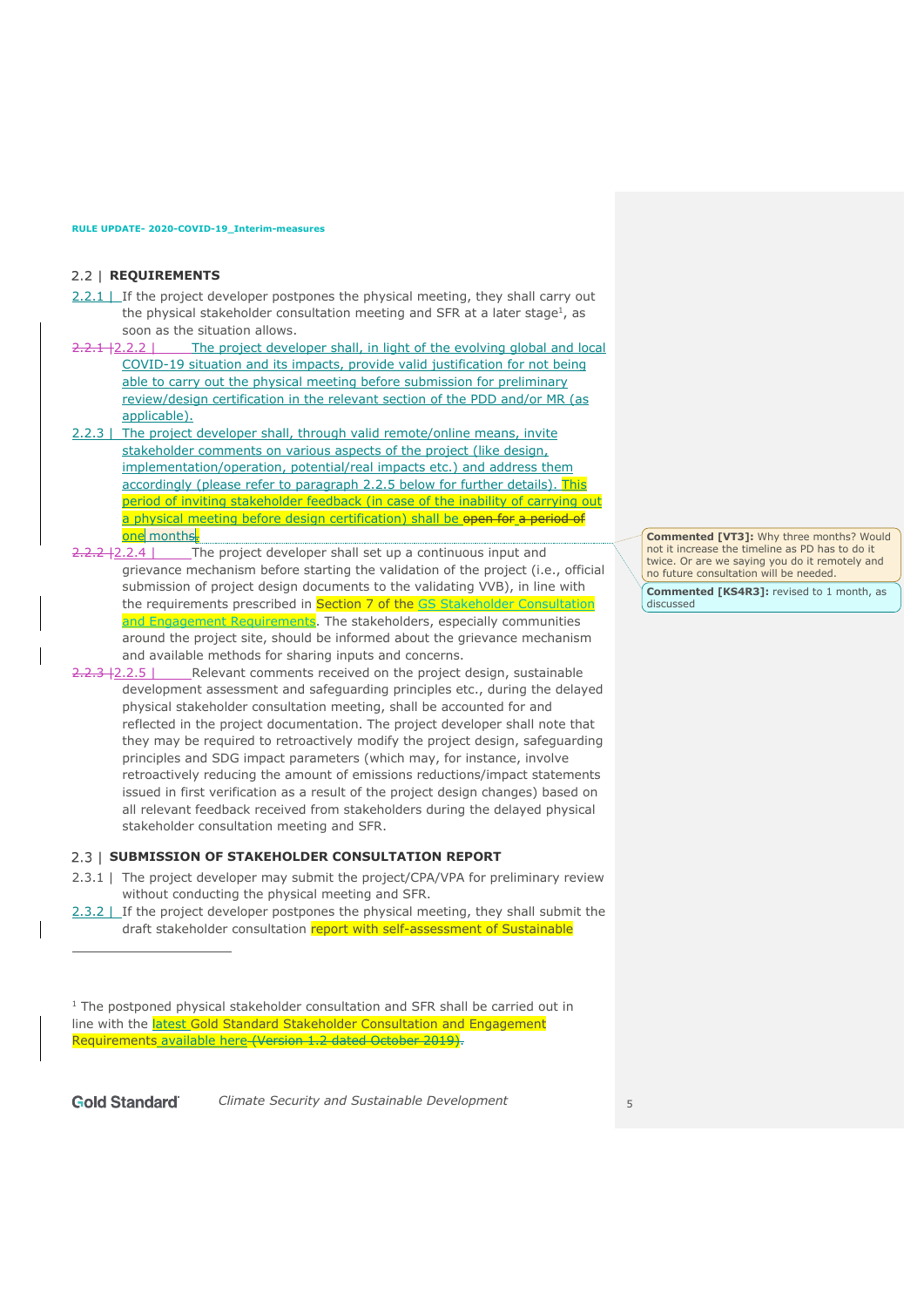Development Goals (SDGs) and safeguards assessment with other required documents for preliminary review and design certification, as applicable.

2.3.2 |2.3.3 | The project developer shall prepare a final stakeholder consultation report after carrying out the physical meeting (whenever possible) and shall submit it for review by the VVB during the current or next review instance (as applicable).

#### **GUIDELINES FOR VVBS AND SUSTAINCERT**

- 2.4.1 | The validating VVB shall, through appropriate means at their disposal, evaluate the project developer's justification for carrying out a delayed physical meeting after preliminary review/design certification and provide their opinion in the validation report.
- 2.4.2 | The VVB shall at each review instance (as many as needed till physical meeting), based on their assessment of global and local situation concerning the COVID-19 pandemic and its impacts, suggest to the project developer<sup>2</sup> whether a physical meeting can be conducted during the current or next review instance (i.e., first or next verification, as applicable). The VVB shall provide their opinion in writing to the project developer (via an email and/or draft validation/verification report) and shall also keep SustainCert informed of their conclusion. Moreover, VVB should seek stakeholder's opinion as part of each audit instance and recommend actions to the project developer in case any issue is identified.
- $2.3$  | In case the VVB concludes that the physical meeting can be carried out, it shall raise a FAR requiring the PD to carry out the physical meeting before or during the next review instance (first or next verification, as applicable).
- $2.4.1 + 2.4.4$  | The VVBs and/or SustainCert shall, through appropriate means at their disposal, seek feedback from relevant stakeholders on the grievance mechanism, safeguarding principles and sustainable development assessment during the remote audit/review process. Feedback shall be communicated to the project developer and addressed by them, as necessary. If applicable, the VVB shall further evaluate project developer's addressal of stakeholder feedback, if any, and provide their opinion in the validation/verification report.

### 3.0 MONITORING REQUIREMENTS:

COVID-19 may affect ongoing monitoring activities, and projects could face difficulties in conducting monitoring as per the registered monitoring plan.

#### **ALTERNATIVE MEASURES**

3.1.1 | The project developer may seek deviations from the registered monitoring plan on a case by case basis for the interim period:

 $^2$  It should be noted that the project developer is not required to wait for the VVB's assessment and may carry out the<br>physical stakeholder consultation, whenever possible. It is advised that, for conducting the physic project developer makes themselves fully aware of the COVID-19 situation and takes all necessary COVID-19 precautions during the physical meeting.

**Gold Standard**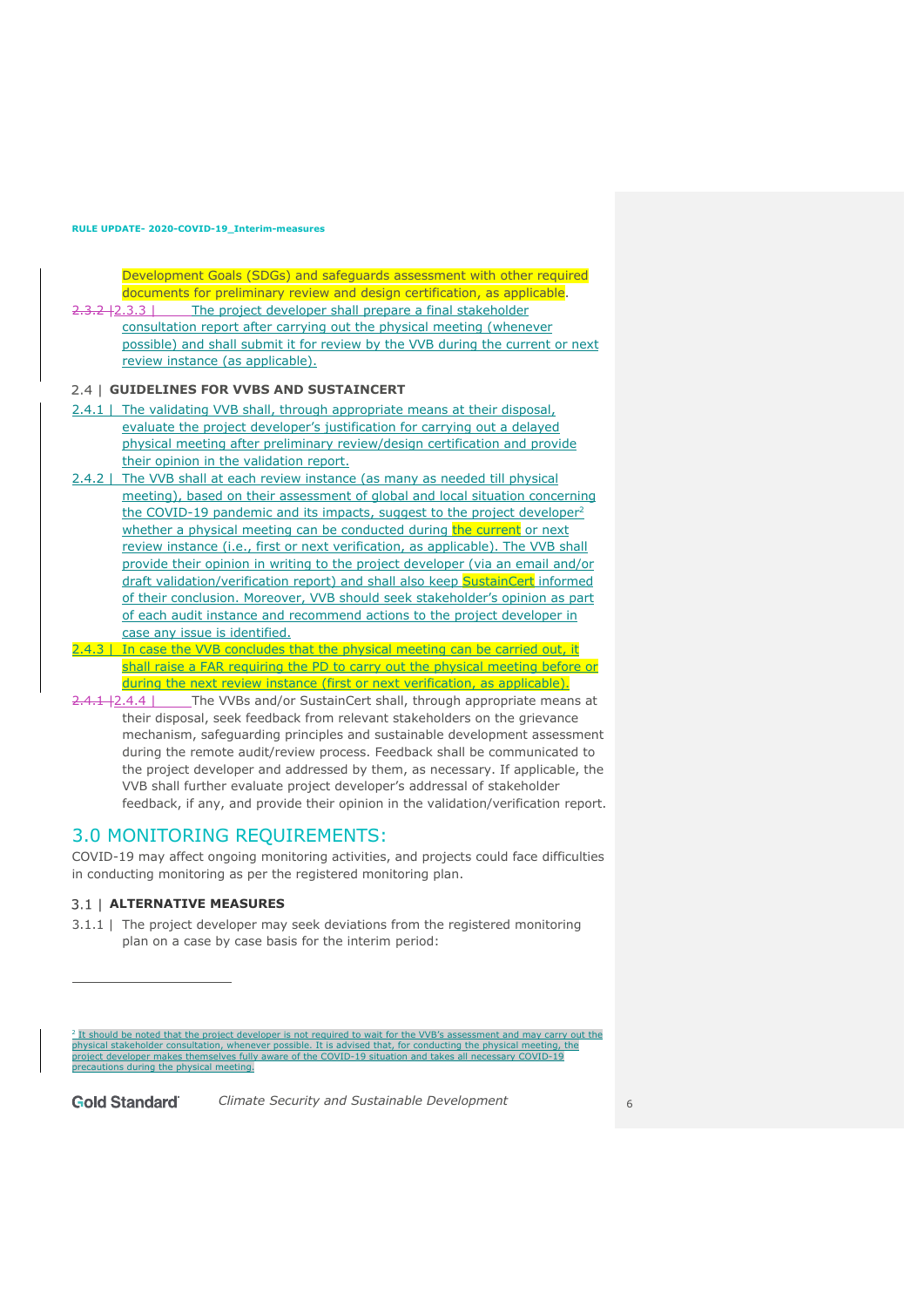- a. **Alternative monitoring approach:** The project developer may propose an alternative monitoring approach/arrangement. For example, the project developer may seek deviation to apply technology<sup>3</sup> based remote monitoring (through remote sensing, relevant proxy remotemonitorable data etc.), which enables the project to meet the monitoring requirements while ensuring completeness and conservativeness of the monitored parameters.
- b. **Postpone monitoring:** The project developer may seek deviation to suspend the monitoring until the end of the validity period of the Interim Measures. The project shall be able to complete the monitoring at a later stage and/or apply credible, conservative assumptions or discount factors to the extent required to ensure that GHG emission reductions or removals will not be overestimated as a result of the postponement of monitoring. For example, where possible, monitoring can be done retrospectively (where data is recorded by the project but must be downloaded), or through interpolation of the monitoring period. For interpolations, a reasonable discount factor (for example, 20% reduction on metrics) should be applied to account for higher uncertainty.
- c. **Gap in Monitoring:** The project developer may seek approval for a 'gap' period in monitoring until the end of validity period of interim measures and extend the current project crediting period by a period equal to the gap period.

### **REQUIREMENTS**

- 3.2.1 | The project developer can only request the above deviations for monitoring during the period of the Interim Measures (this guidance).
- 3.2.2 | The project developer shall:
	- ¾ Submit the deviation request before the end of the validity period of Interim Measures.
	- ¾ Clearly state the start and end date of the monitoring period for which deviation applies. Where the end date of deviation is not known at the time of application and is intended to be the end date of the Interim Measures, the deviation request should state 'End of Interim Measures'. The monitoring deviation will end 28 calendar days from the Gold Standard declared end date of the Interim Measures. Project proponents that can reestablish monitoring sooner, may revert to the original registered

<sup>3</sup> The developer and VVBs may refer to example cases available at https://www.climateledger.org/en/Knowledge.25.html

**Gold Standard** *Climate Security and Sustainable Development* 7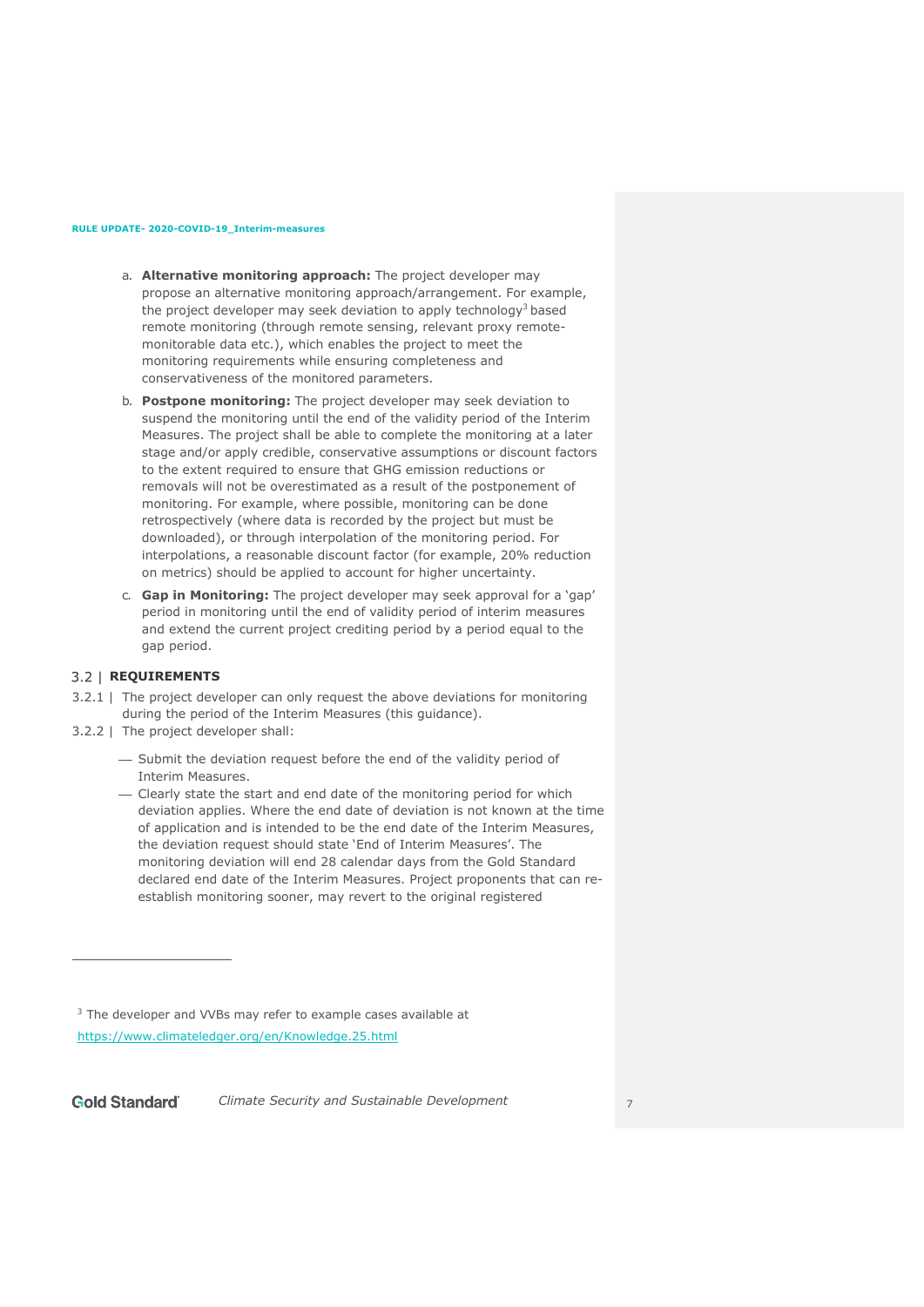monitoring plan sooner, clearly reporting the change date from interim to registered monitoring.

#### **SUBMISSION OF DEVIATION REQUEST**

3.3.1 | When seeking deviations on account of all three approaches listed above, the project developer shall complete the **Deviation Request Form** and send to Gold Standard at "covid19@goldstandard.org".

#### **GUIDELINES FOR VVBs AND SUSTAINCERT**

3.4.1 | In case of paragraph 3.1.1 b, the VVBs and SustainCERT shall determine whether the project has applied sufficiently conservative values and/or approach for the monitoring period for which the postponement applies.

# 4.0 MANDATORY SITE VISITS BY VVBs:

The Validation and Verification bodies & SustainCERT<sup>4</sup> may apply the following interim measures in cases where on-site inspections cannot reasonably be performed due to COVID-19 and travel restrictions.

#### **ALTERNATIVE MEASURES**

- 4.1.1 | Alternative Measures relating to mandatory on-site visits for VVBs audits include:
	- a. A VVB may postpone site visits for on-site inspections, taking into account the rules of relevant national and local authorities (local to the DOE offices as well as to locality of the site visits), World Health Organization (WHO) recommendations, policies of the VVB (if any) and other relevant travel restrictions and guidance (for example, a requirement to self-isolation upon return from specific countries).
	- b. If site visit cannot be postponed due to significant impact of delaying the site visit on VVB and/or project developer due to timeline/commitment as per validation/verification or GS-VERs delivery agreement, VVB may replace mandatory on-site visits with remote audits. The audit may include but not limited to validation, verification, the inclusion of VPAs, design change review etc.

#### **REQUIREMENTS**

- 4.2.1 | In case of 4.1.1 a the VVB shall complete the on-site inspection as normal when the COVID-19 situation eases.
- 4.2.2 | In case of 4.1.1 b the VVB shall ensure the completeness and conservativeness of the monitored parameters at the time of verification. In doing so, it shall:

<sup>4</sup> For microscale project/PoAs/VPAs

**Gold Standard**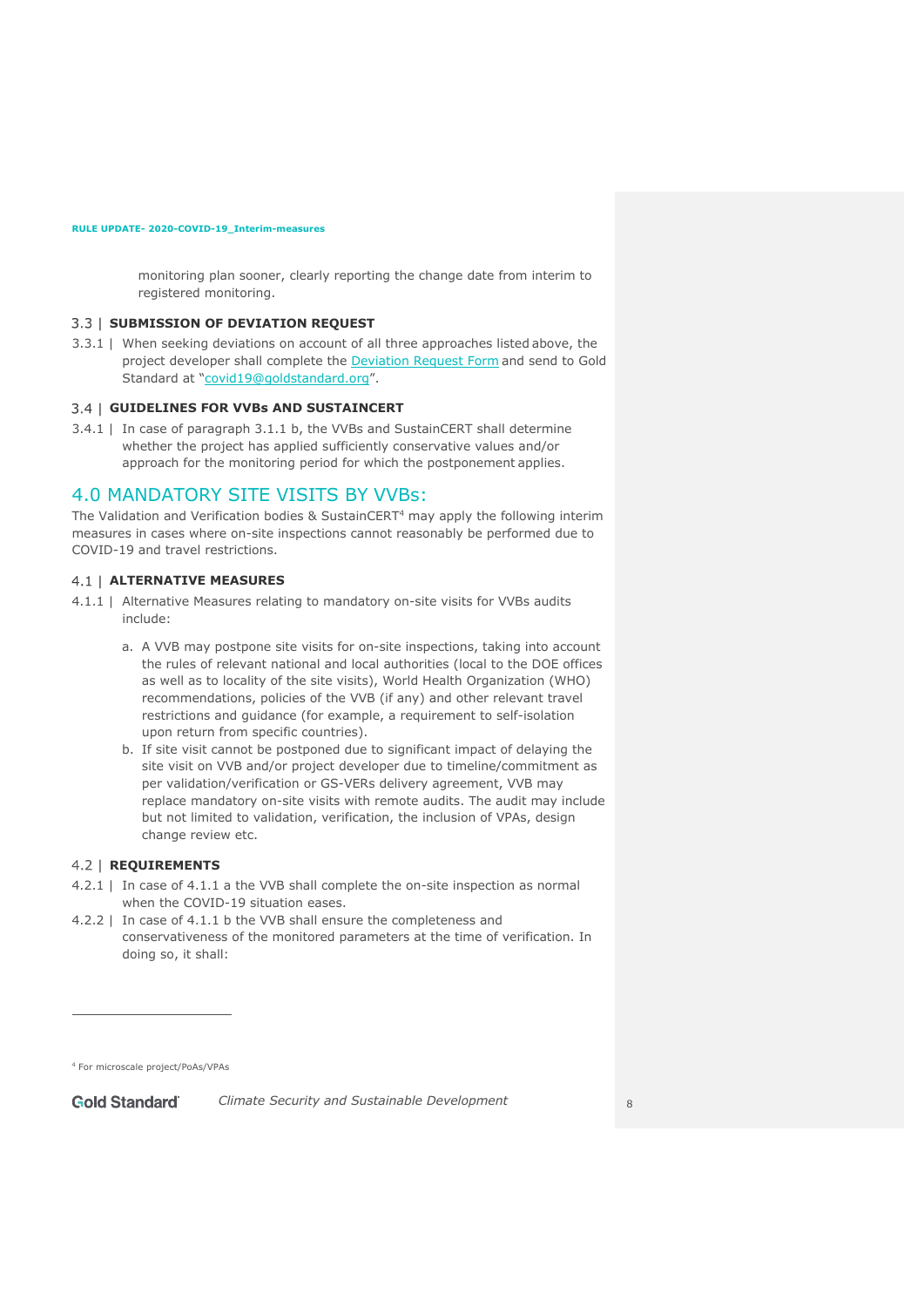- i. Use validation/verification techniques and advanced communication technology solutions to validate/verify information and compliance with applicable requirements to the extent possible, to ensure the completeness and credibility of the audit;
- ii. Use means such as, but not limited to, tele/video meetings; interviews with relevant stakeholders, local authorities, project participants, persons responsible for data collections, end user and/or beneficiaries of the project; photographic evidence, video recordings; data collection using drones, satellite image (where possible); relevant documents; and other publicly available information.
- iii. Transparently disclose in the audit report that
	- a. The audit is undertaken remotely and
	- b. Describe the alternative means used and justification that they are sufficient for the audit
- iv. Must submit the audit report requesting design certification and/or performance certification within six (6) months of the declared end date of the Interim Measures.

### **GUIDELINES FOR VVBs**

- 4.3.1 | The maximum monitoring period that VVB can verify based on remote audit (paragraph 4.1.1 b) is two years.
- 4.3.2 | In cases of apparent malfeasance observed/identified at a later stage, Gold Standard retains the right to take retrospective action including retracting issued VERs, suspending project registration and/or withdrawing the accreditation of the VVB.

# 5.0 SUBMISSION TIMELINES:

#### **EXTENSION REQUEST**

- 5.1.1 | Where project submission timelines are affected by COVID-19, the project developer may seek an extension by submitting a request to Gold Standard. It includes but is not limited to the following key submission stages:
	- Submission of the project within one year of start date;
	- ¾ Successful completion of validation within two years of the date of project Listing;
	- ¾ Completion of first verification within two years (5 years in case of A/R) of project implementation date or design certification or design certification renewal, whichever is later;
	- Submission of design review no later than the last date of current certification cycle;
	- ¾ Claiming retroactive crediting (extension of retroactive crediting period to cover delays in addition to maximum allowed period of 2 years);
	- Submission of annual report.

**Gold Standard**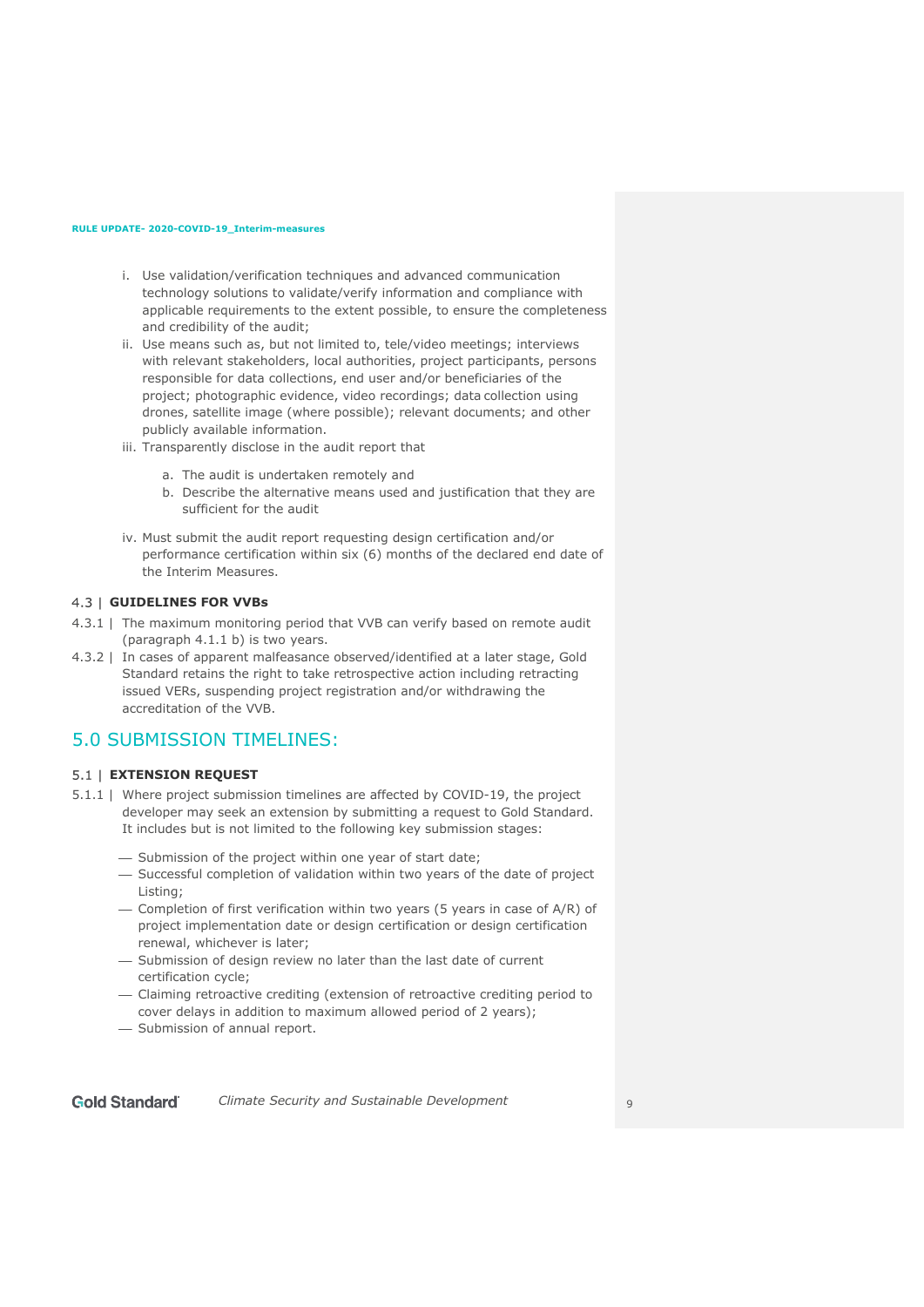#### **F.2 | REQUIREMENTS**

- 5.2.1 | When seeking extensions, the project developer shall demonstrate with evidence (such as public statements from relevant authorities on travel restrictions) that the project submission is affected due to COVID-19. For example, the project must be able to demonstrate that all the necessary actions for submission of the project within the first year of start date were taken and evidence such as proof of stakeholder engagement, agreement with VVBs, etc. are available to validate the claim.
- 5.2.2 | Extension requests shall be submitted before the declared end date of these Interim Measures.

#### **SUBMISSION OF EXTENSION REQUEST**

5.3.1 | The project developer shall complete the **Deviation Request Form** and send the request to Gold Standard at "covid19@goldstandard.org".

# 6.0 FURTHER SUGGESTIONS

The Gold Standard encourages all stakeholders, including project developers, VVBs, practitioners and other interested parties to send suggestions on alternative measures and means that can be used to facilitate the stakeholder consultations, monitoring, validation & verification to support Gold Standard projects. Please send your suggestions to Gold Standard at "covid19@goldstandard.org".

#### **Gold Standard**